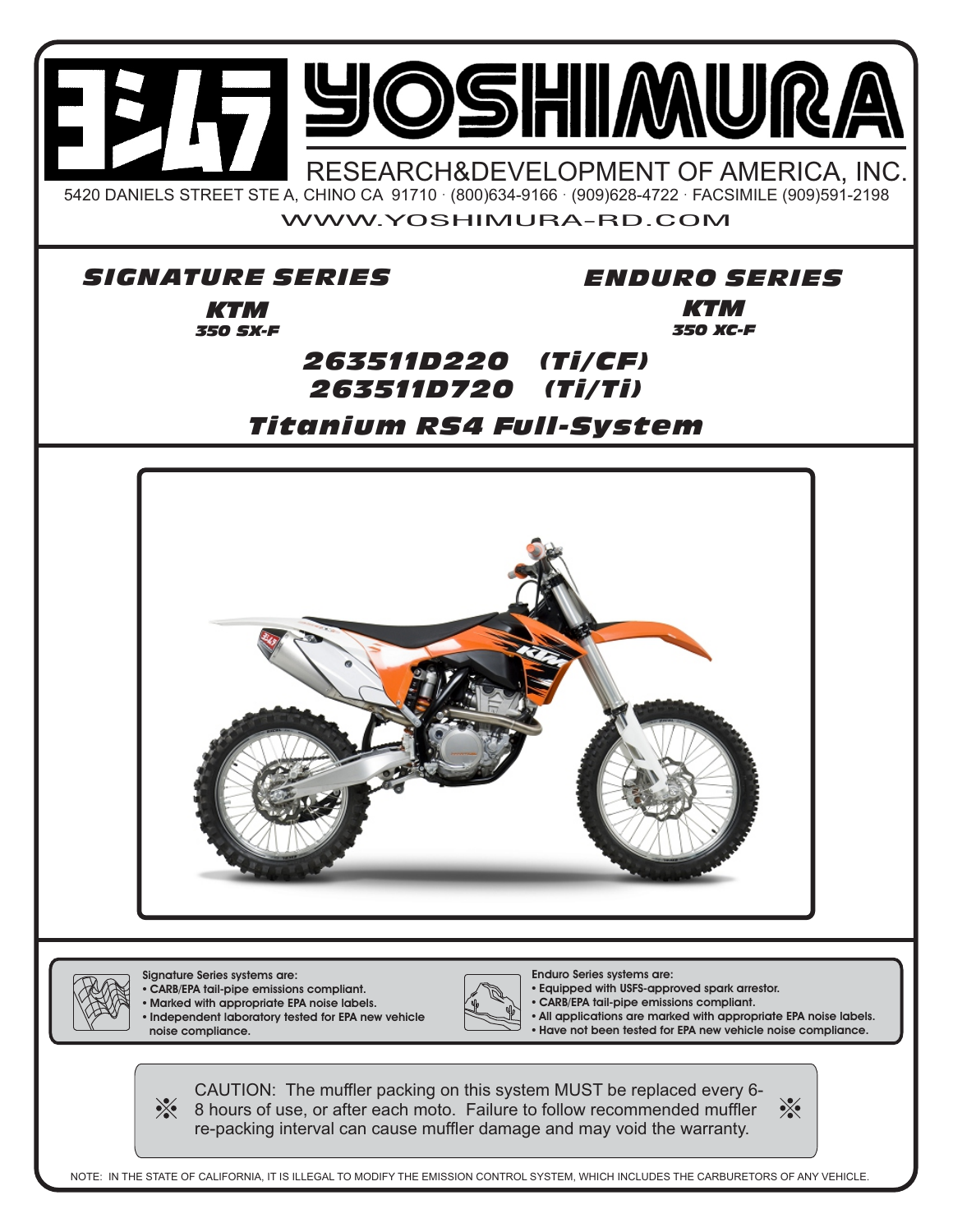# *Installation Procedures: Page 2*

#### *CAUTION: Exhaust system can be extremely hot. Let motorcycle cool down before beginning installation. Always wear hand and eye protection and take precautionary measures to avoid injury.*

*WARNING: Always properly support vehicle with a stand and/or lift when servicing or performing any work. Unstable vehicles may present dangerous conditions and may cause property damage, personal injury and/or death.* 

#### *Note: Read through all instructions before beginning installation.*

*Metric Socket Set Ratchet Wrench and Extension Torque Wrench Spring Puller Tool*

## *Installation Steps:*

#### *1. Stock exhaust removal.*

*a. Follow owner's manual instructions to remove stock muffler assembly.* 

*b. Remove stock header from bike by removing the stock exhaust springs securing header to flange.* 

*Note: Stock header flange springs will be re-used on the Yoshimura exhaust system.* 

*c. Remove the rubber grommet and washers from the stock header bracket as they will be used with the Yoshimura exhaust system.* 

#### *2. Small parts installation.*

*a. Install provided rubber grommets into muffler bracket.* 

*b. Install aluminum spacers into rubber grommet. See diagram for proper orientation.* 

*c. Install the stock rubber grommet and washers into Yoshimura header bracket.* 

#### *3. Installing Yoshimura full-system.*

*a. Separate tailpipe from muffler by removing the exhaust springs.*

*b. Install Yoshimura tailpipe onto Yoshimura header and secure to frame mount using the stock hardware. Orientation is as follows: Stock bolt, stock washer, stock grommet, stock washer, and stock metal u-nut. Do not torque bolt or install springs at this time.* 

*Tools Needed: c. Install muffler onto Yoshimura tailpipe and secure using supplied hardware. Do not tighten bolts or install springs at this time. See diagram for proper orientation and order of hardware.*

- *e. Torque tailpipe mount to factory specification.*
- *f. Torque muffler mounts to factory specification.*

*g. Install stock exhaust springs between header and flange, and supplied Yoshimura exhaust springs between header, tailpipe, and muffler.* 

#### *4. Fitment check and notes.*

*Before starting motorcycle, check for proper clearance between new exhaust system and rear suspension (i.e. tire, swing-arm, brake, rear shock, engine etc). If any problem is found, please carefully follow through the installation steps again. If problem still persists, please call Yoshimura Tech Department at (800) 634-9166 / in CA (909) 628- 4722.*

*It is recommended that the muffler and tailpipe be wiped down with rubbing alcohol to remove oil and fingerprints. This will help prevent tarnishing of the finish after the exhaust is heated up.*

*NOTE: After starting motorcycle, it is normal for new exhaust system and muffler to emit smoke until oil residue burns off.*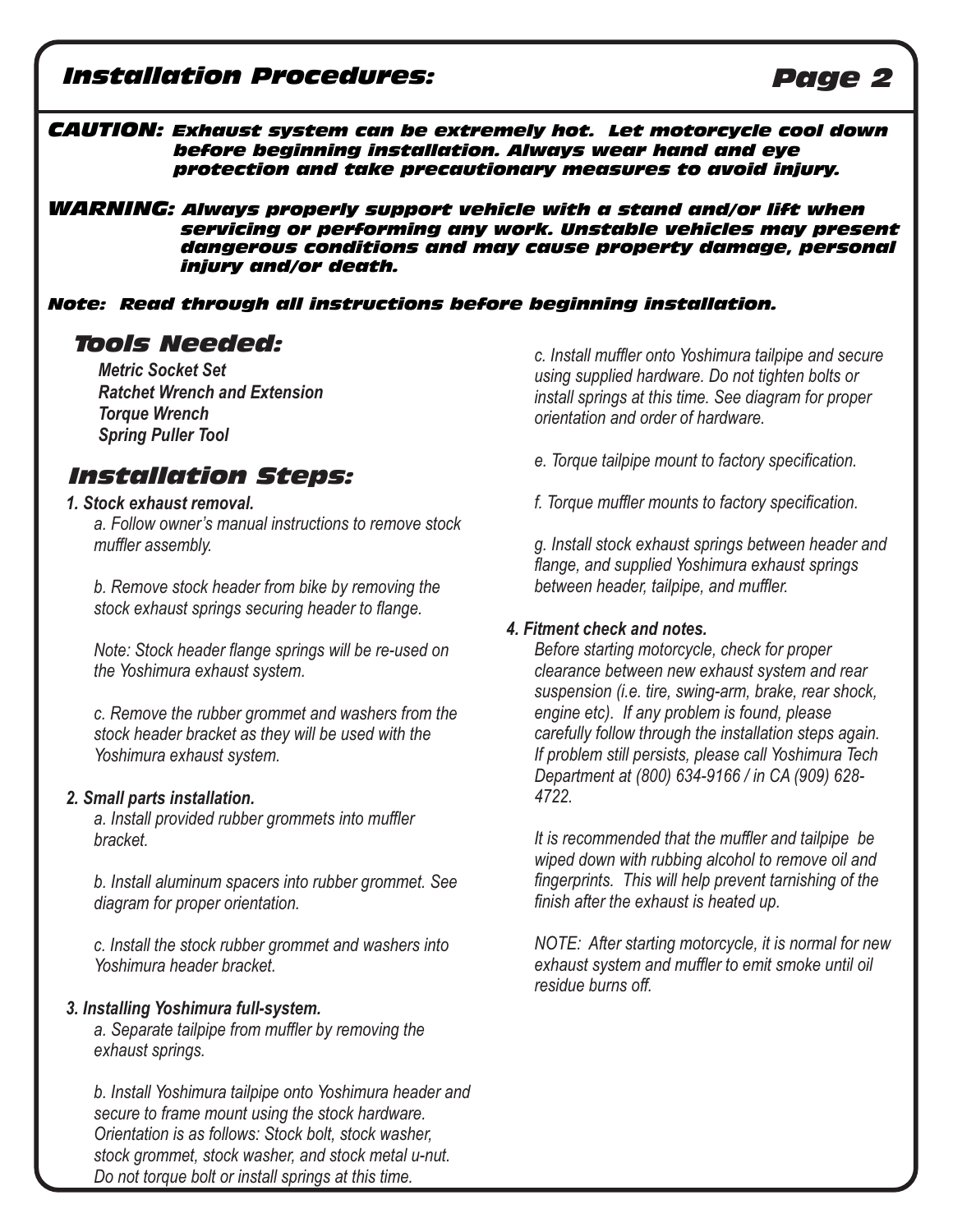# *Part List: Page 3*



| NO.                               | <b>DESCRIPTION</b>                 | QTY            | <b>PART#</b>      |  |  |
|-----------------------------------|------------------------------------|----------------|-------------------|--|--|
| 1                                 | Yoshimura Header                   | 1              | 26351-704         |  |  |
| $\overline{c}$                    | Yoshimura Tailpipe                 | 1              | 26351-744         |  |  |
| 3                                 | Yoshimura Muffler Assembly         | 1              |                   |  |  |
|                                   | Carbon Fiber Sleeve                |                | 263511D220-RMA    |  |  |
|                                   | <b>Titanium Sleeve</b>             |                | 263511D720-RMA    |  |  |
| 4                                 | <b>Rubber Grommet</b>              | $\mathcal{P}$  | Z <sub>1022</sub> |  |  |
| 5                                 | 6mm XL Flat Washer                 | $\mathcal{P}$  | 6MMWASHERXL       |  |  |
| 6                                 | Aluminum Spacer                    | 1              | ALS-023           |  |  |
| 7                                 | Aluminum Spacer                    | 1              | ALS-037           |  |  |
| 8                                 | 6mm x 50mm Flanged Hex Head Bolt   | 1              | <b>M6X50H</b>     |  |  |
| 9                                 | 6mm x 35mm Flanged Hex Head Bolt   | 1              | M6X35H            |  |  |
| 10                                | Medium Exhaust Spring              | $\mathfrak{p}$ | RACE-SPS-1        |  |  |
| $**$                              | AMA 94dB Sound Insert (Installed)  | 1              | $INS-13-K$        |  |  |
| $**$                              | Spark Arrestor Kit (Enduro Series) | 1              | <b>SA-04-K</b>    |  |  |
| $***$                             | Offroad Endcap Plug                | 1              | 347PLUG           |  |  |
| $***$                             | Spring Puller Tool                 | 1              | ST-200            |  |  |
| $***$                             | Yoshimura Vinyl Sticker            |                | 17029             |  |  |
| <b>OPTIONAL REPLACEMENT PARTS</b> |                                    |                |                   |  |  |
|                                   | Repack Kit                         |                | REPACK-RS4-PK11   |  |  |

#### **IMPORTANT NOTE**

### **Signature Series Applications:**

The Yoshimura full-system comes pre-installed with the AMA 94 dB Sound Insert.

#### **Enduro Series Applications:**

The supplied spark arrestor and USFS decal MUST be installed on muffler before operating vehicle in order for legal use on public lands. Spark arrestor is USFS approved and 96dB or lower compliant.